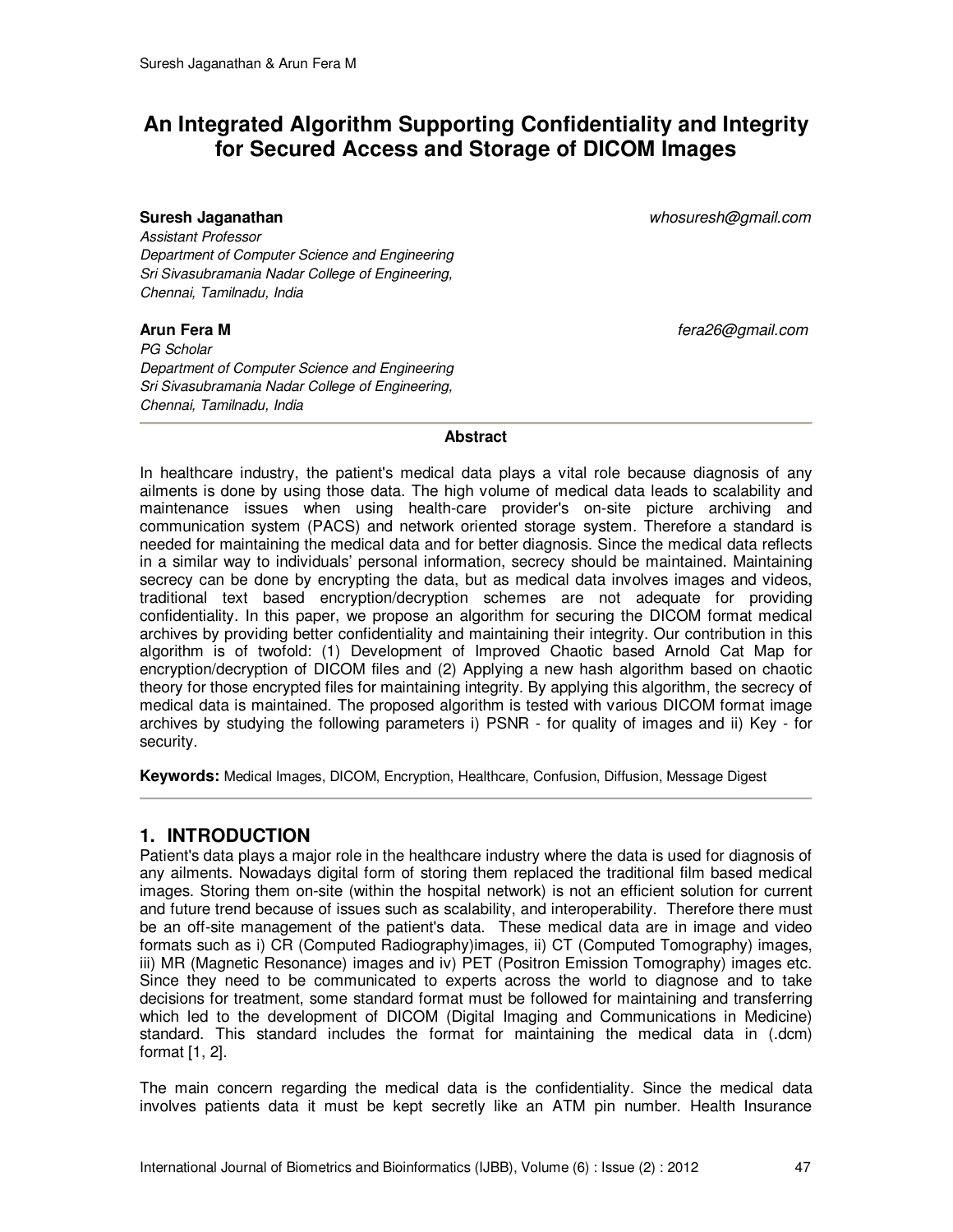Portability and Accountability Act (HIPAA) [1] is an act in US that tells about how secure the patient's medical data should be. In future it is sure that all the countries will bring out the same kind of act and is mandatory to protect the data. Many such security issues come in picture such as, confidentiality, authentication, authorization and integrity [3]. All these issues must be considered while providing security to the medical data. The confidentiality is provided by encrypting the medical data before they are stored in off-site. Unlike text messages, image data has special features such as high redundancy, bulk capacity which generally make encrypted image data vulnerable to attacks via cryptanalysis. Because of high correlation among pixels, directly treating image data as ordinary data for encryption will make file format conversion impossible. Usually these images are huge in size, which together makes traditional encryption methods difficult to apply and slow in process. Hence in this case, content encryption, where only the image data are encrypted, leaving file header and control information unencrypted is preferable. In addition to confidentiality, integrity also must be maintained for the medical data since they are stored off-site.

Two general principles that guide the design of cryptographic ciphers are diffusion and confusion [4]. Diffusion means spreading out the influence of a single plain-text digit over many cipher text digits, so that the statistical structure of the plain-text becomes unclear. Confusion means using transformations that complicate the dependence of the statistics of the cipher text on the statistics of the plain-text. They are closely related to the mixing and ergodicity properties of chaotic maps [5].

Rest of the paper is organized as, Section 2 explains some of the related work done. Section 3 provides details about the chaotic cat map employed for providing confusion. Section 4 provides details of improved chaotic cat maps which provide diffusion along with confusion. Section 5 gives a brief explanation of proposed hash algorithm for providing integrity. Section 6 explains the architecture of the proposed algorithm for securing the medical images. Experimental results for the proposed algorithm are presented in Section 7, and at last, Section 8 concludes the work with references.

# **2. RELATED WORK**

In [3], a hash algorithm is discussed based on logistic chaotic map whose first round input value acts as a key. It is compared with the MD5 algorithm and proved that it is better for image data. In [6], the encryption method for image data is based on confusion and diffusion where the confusion is carried out by any kind of chaotic map like Arnold, Baker map etc and diffusion is carried out by a XOR based function. In [15], a parametric hashing algorithm that is invariant to encryption by allowing a small part of the statistical signature of the original image to emerge despite the encryption process is developed. In [17], the diffusion function is carried out with modulo operation since the inverse is very difficult to find. An attack to image encryption using chaotic cat map is possible once if the key values are known to the adversary and known-image attack is the one which commonly occurs in case of key theft [19].

# **3. CHAOTIC CAT MAP**

# **3.1 Usage of Confusion**

Confusion is one of the important aspects of cryptography. Confusion is meant for confusing the statistical attackers to derive the original data from the statistics of the cipher data. The high initial-value sensitivity and ergodicity properties of chaotic map are very essential in providing confusion for medical image data. Advantages of using confusion are i) Sensitivity to initial conditions and control parameters and ii) pseudo-randomness and ergodicity. Also it has some disadvantages they are i) after the period of the cat map is reached, the original image appears and ii) once the key parameters are leaked, the adversary can easily decrypt the cipher data. In the confusion process, many different 2D chaotic maps are used, such as the Baker map, the Cat map and the Standard, which must be used to realize the confusion of all pixels [5]. Some of the 3D maps currently in practice are just extensions of 2D chaotic maps [7].Even chaotic maps can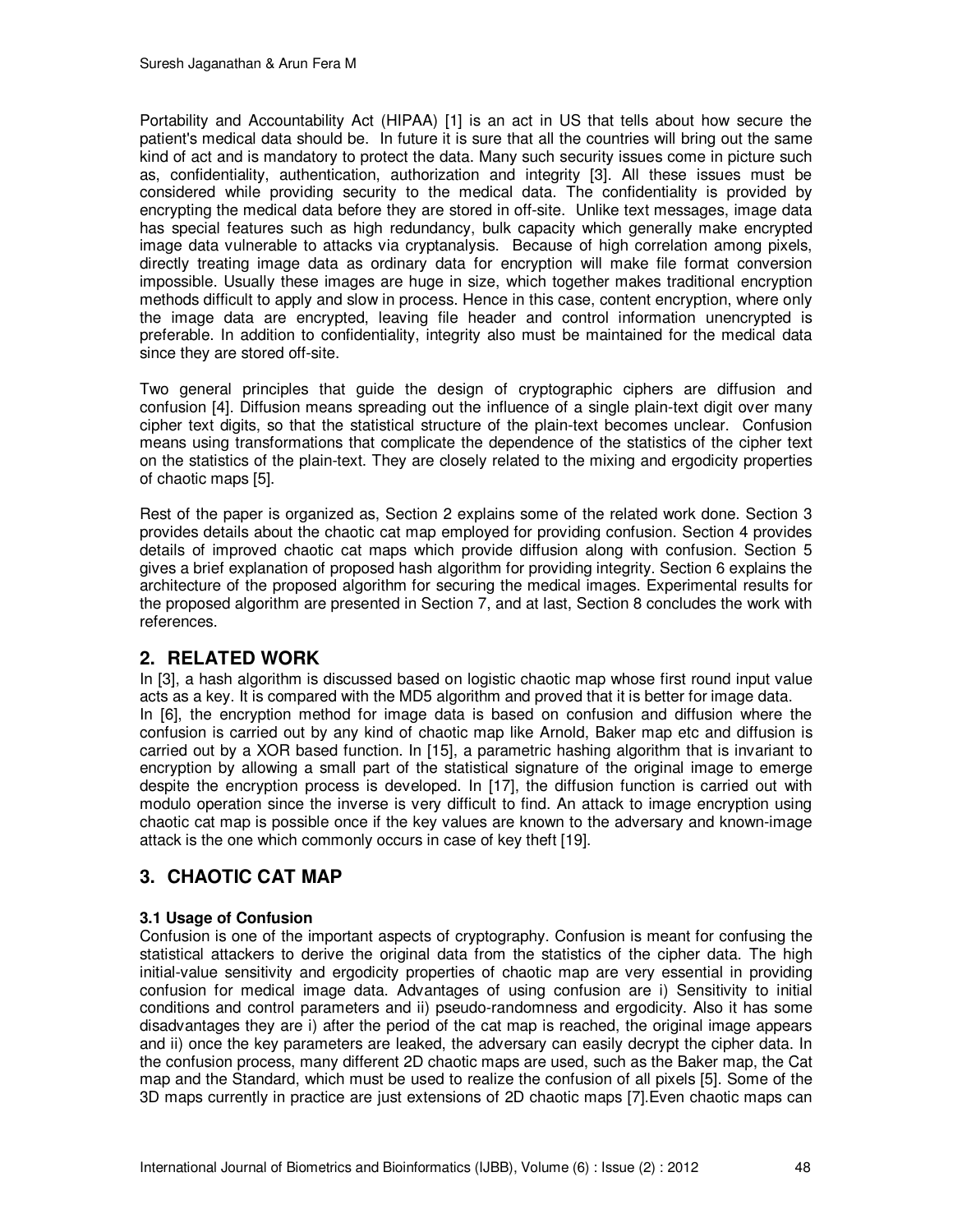provide integrity. Chaotic maps properties are in close relation with the cryptosystem security. First, its parameter is used as confusion key. The higher the parameter sensitivity is, then higher the key sensitivity and the stronger the cryptosystem. Secondly, the initial-value sensitivity and state ergodicity of the chaotic map determine the confusion strength. In chaotic confusion process, initial value refers to the initial position of a pixel. Thus, the higher the initial-value sensitivity is, then smaller the correlation between adjacent pixels and the more random, the confused image. Similarly, state ergodicity means that a pixel in certain position can be permuted to any position with the same probability. Thus, the higher the state ergodicity is, then more random the confusion process and the more difficult the statistic attack [8]. Therefore, the chaotic map with high initial-value sensitivity and state ergodicity is preferred [9]. Other than this chaotic theory other encryption schemes for images are T-matrix and watermarking [10]. In [11], it is proved that chaotic based image encryption works efficiently than traditional AES based encryption. In [12], chaos based encryption is done with the help of traditional wavelet transform.

#### **3.2 Mathematical Details [Confusion]**

Let (X, d) be a metric space. Then a map f is said to be (Devaney) chaotic on X if it satisfies the following conditions:

- f exhibits sensitive dependence upon its initial conditions
- f is topologically transitive

The dependence on initial conditions is very important in chaos as it makes hard to determine long term behavior of dynamical systems which show signs of chaos. If a chaotic output is generated by one set of initial conditions and then if it is changed with a little number of bits, then the output will change drastically. As mentioned previously, chaos is sometimes seen as meaning of random or unstable, but it is important to make sure that the randomness also exhibits the conditions from the definition of chaos [13].

The Arnold Cat Map is a discrete system [14] that stretches and folds its trajectories in phase space [15] as shown in the equation 1.

$$
\begin{pmatrix} x_{i+1} \\ y_{i+1} \end{pmatrix} = \begin{pmatrix} 1 & p \\ q & pq+1 \end{pmatrix} \begin{pmatrix} x_i \\ y_i \end{pmatrix} \bmod N \tag{1}
$$

where  $x_{i+1}$  and  $y_{i+1}$  are the pixel positions of the cipher image,  $x_i$  and  $y_i$  are the pixel positions of original image, N is the number of columns considered while applying the cat map.

The values *p* and *q* indicate the parameters which must be kept secret and act like the key values. One more important condition of cat map is that it must be area preserving. To achieve this, the determinant value should be 1 so that the reverse operation can be applied [16].

# **4. IMPROVED CHAOTIC CAT MAP**

#### **4.1 Diffusion**

Due to some of the demerits of confusion, we go for diffusion. Diffusion [17] is another important aspect of cryptography which aims at providing additional security. In our proposed system, diffusion is done for the data that is got from the process of confusion. For diffusion function, a change of a pixel can spread to other pixels, which keeps the cryptosystem of high plain-text sensitivity. (0, 0) is the first pixel position in normal scan mode, which cannot be permuted by chaotic maps. So by applying diffusion process, the first pixel is always changed by addition operation with diffusion key $Q_{r-1}$ . If a change happens in a pixels gray-level, then the change can cause great ones in other pixels through diffusion process [18]. Thus, the greater the changes caused by diffusion process are, then higher the cryptosystem plaintext sensitivity and the more difficult the systems security against differential attack [19].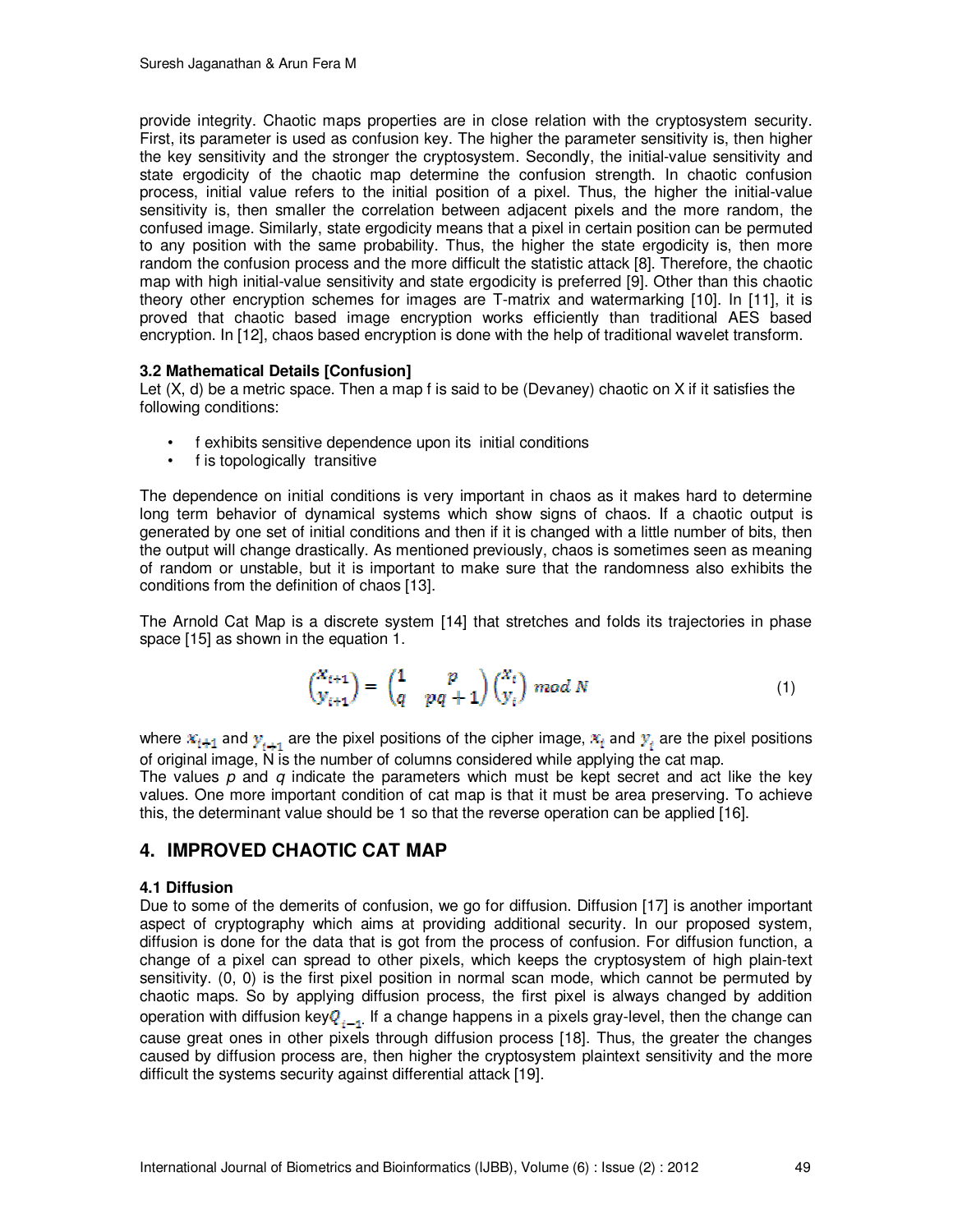#### **4.2 Mathematical Details [Diffusion]**

The relationship between the first pixels plaintext  $P_{0}$ , diffusion key  $Q_{1}$  and cipher text $Q_{\alpha}$  is

$$
Q_0^n = [D(P_0, Q_{-1})]^n
$$
 (2)

where D () is the diffusion function. A powerful diffusion function is given in equation 3,

$$
Q_i = P_i \oplus (4 \ast Q_{i-1} \ast (1 - Q_{i-1})) \tag{3}
$$

where  $P_i$  is the current plain text pixel,  $Q_i$  is the current cipher text pixel and  $Q_{i-1}$  is the initial value of diffusion process which is used as a key for diffusion process. Here the second term in the formula is a kind of logistic cat map which also provides pseudo randomness. Since we use a XOR operation which considers each and every bit of the input pixel value, it brings a stronger security by making the statistical relation among the plain images and the cipher images. Advantages of using Diffusion are i) since we use a kind of logistic map for diffusion, it provides a random behavior so that a tiny change in the plain image is reflected in more than one pixel in the cipher image [20] and ii) Pseudo-randomness and ergodicity. Disadvantages are i) usually the diffusion function takes some time to complete its operation because the real valued arithmetic operation consume much computation time and ii) once the key parameters are leaked, the adversary can easily decrypt the cipher data.

### **5. PROPOSED HASH ALGORITHM**

The hash algorithm is mainly used for providing integrity. Generally a hash function takes a variable length data as input and produces a fixed length output hash value [15]. One main aspect of hash algorithm is that it must be injective i.e. any two inputs should not result in same hash values. Since patients' medical data are of our primary concern, distortion of them may lead to wrong diagnosis and even threaten patients' life. Traditional methods like MD5, SHA etc can be used to generate hash values. But since images don't fit themselves as good candidates for traditional hash algorithms [3], a new direction has emerged in calculating hash for images. It led to calculating hash based chaotic theory which deals with dynamic systems. Some chaotic maps like logistic maps are a kind of irreversible map [3] which does not produce original data after getting reversed. This algorithm makes full use of every bit in an image file to generate initial vector and to control the digesting process. The proposed hash algorithm involves both traditional methods and chaotic map and is discussed in Section 5.

### **6. ARCHITECTURE OF PROPOSED ALGORITHM**

Figure 1 shows the architecture of our proposed algorithm. The proposed algorithm uses both confusion and diffusion properties of cryptography. DICOM standard is used for both storing and exchanging the medical files such as scan images. By applying confusion and diffusion to the DICOM format medical images, their confidentiality is maintained. The keys used for confusion and diffusion must be known only to authorized persons. Some methods are proposed based on confusion for providing confidentiality but they are vulnerable to known plain image attack since confusion only rearranges the pixels. This algorithm is against the known plain image attacks when diffusion is applied. The proposed approach takes two parts 1) encrypting/decrypting the medical files 2) calculating hash values. Both the parts are done with some mathematical equations which represent the chaotic based theory.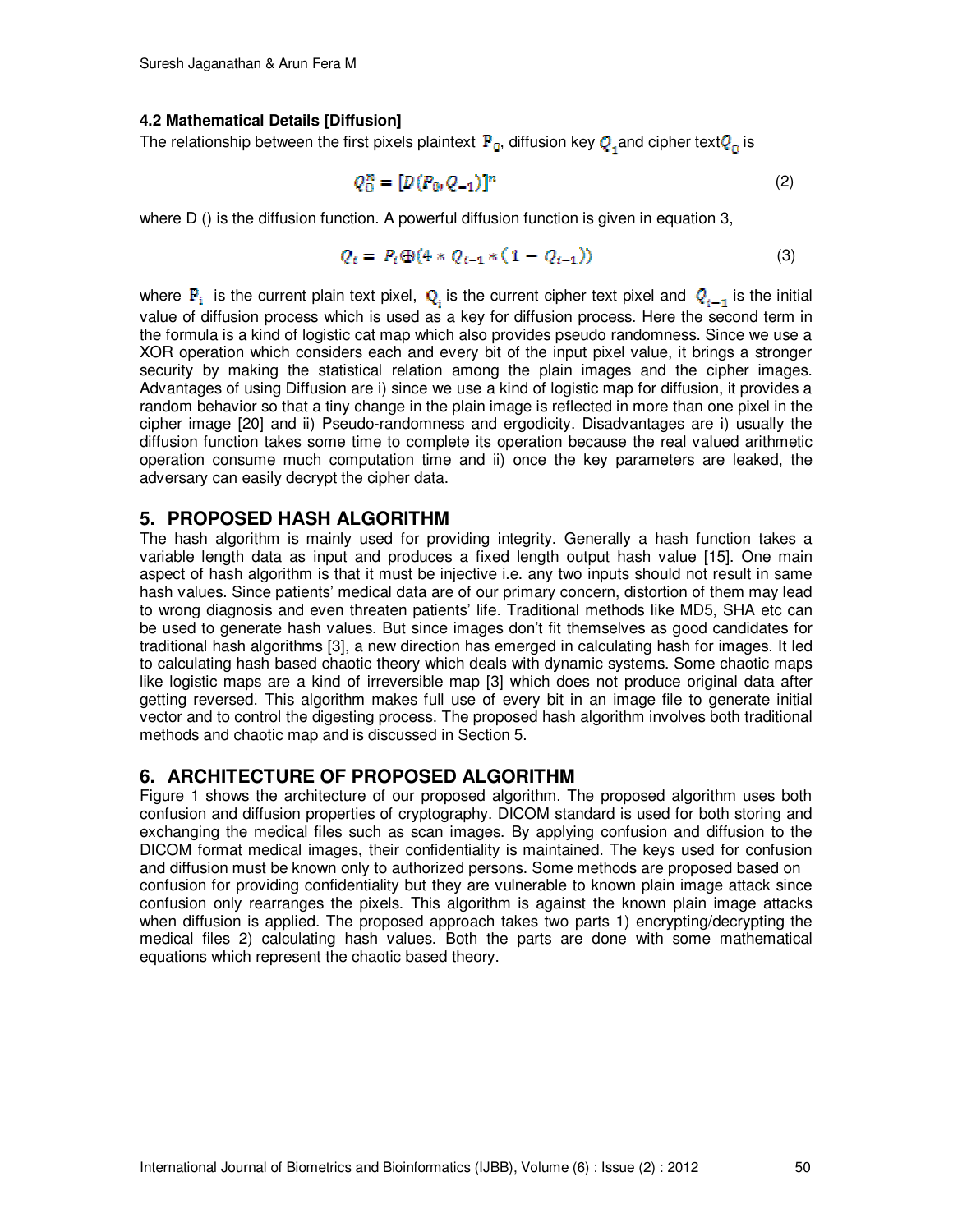

\* Only if hash values are equal, proceed

**FIGURE 1**: Architecture of the proposed algorithm

#### **Part 1: Encryption**

- Convert the DICOM file into a video sequence using third party software. e.g.: Rubo DICOM viewer
- The video file is converted to individual frames
- Extract the pixel coordinates starting from the left top for all the frames
- Apply the formula to perform confusion

$$
\binom{x_{i+1}}{y_{i+1}}=\binom{1}{q}\cdot\frac{p}{pq+1}\binom{x_i}{y_i}\ mod\ N
$$

where  $\mathbb{X}_{i+1}$  and  $\mathbf{y}_{i+1}$  are the pixel positions of the cipher image,  $\mathbb{X}_i$  and  $\mathbf{y}_i$  are the pixel positions of original image, N is the number of columns considered while applying the cat map

**•** Apply the below formula to perform diffusion

$$
Q_i = P_i \bigoplus (4 * Q_{i-1} * (1 - Q_{i-1}))
$$

where  $P_i$ , is the current plain text pixel,  $Q_i$  is the current cipher text pixel and  $Q_{i-1}$  is the initial value of diffusion process which is used as a key for diffusion process

#### **Decryption**

• Apply the formula to perform inverse diffusion

$$
P_t = Q_t \bigoplus (4 * Q_{t-1} * (1 - Q_{t-1}))
$$

where  $P_i$ , is the current plain text pixel,  $Q_i$  is the current cipher text pixel and  $Q_{i-1}$  is the initial value of diffusion process which is used as a key for diffusion process

Apply the formula to perform inverse confusion

$$
\begin{pmatrix} x_i \\ y_i \end{pmatrix} = \begin{pmatrix} pq+1 & -p \\ -q & 1 \end{pmatrix} \begin{pmatrix} x_{i+1} \\ y_{i+1} \end{pmatrix} \bmod N
$$

where  $x_{i+1}$  and  $y_{i+1}$ are the pixel positions of the cipher image,  $x_i$  and  $y_i$  are the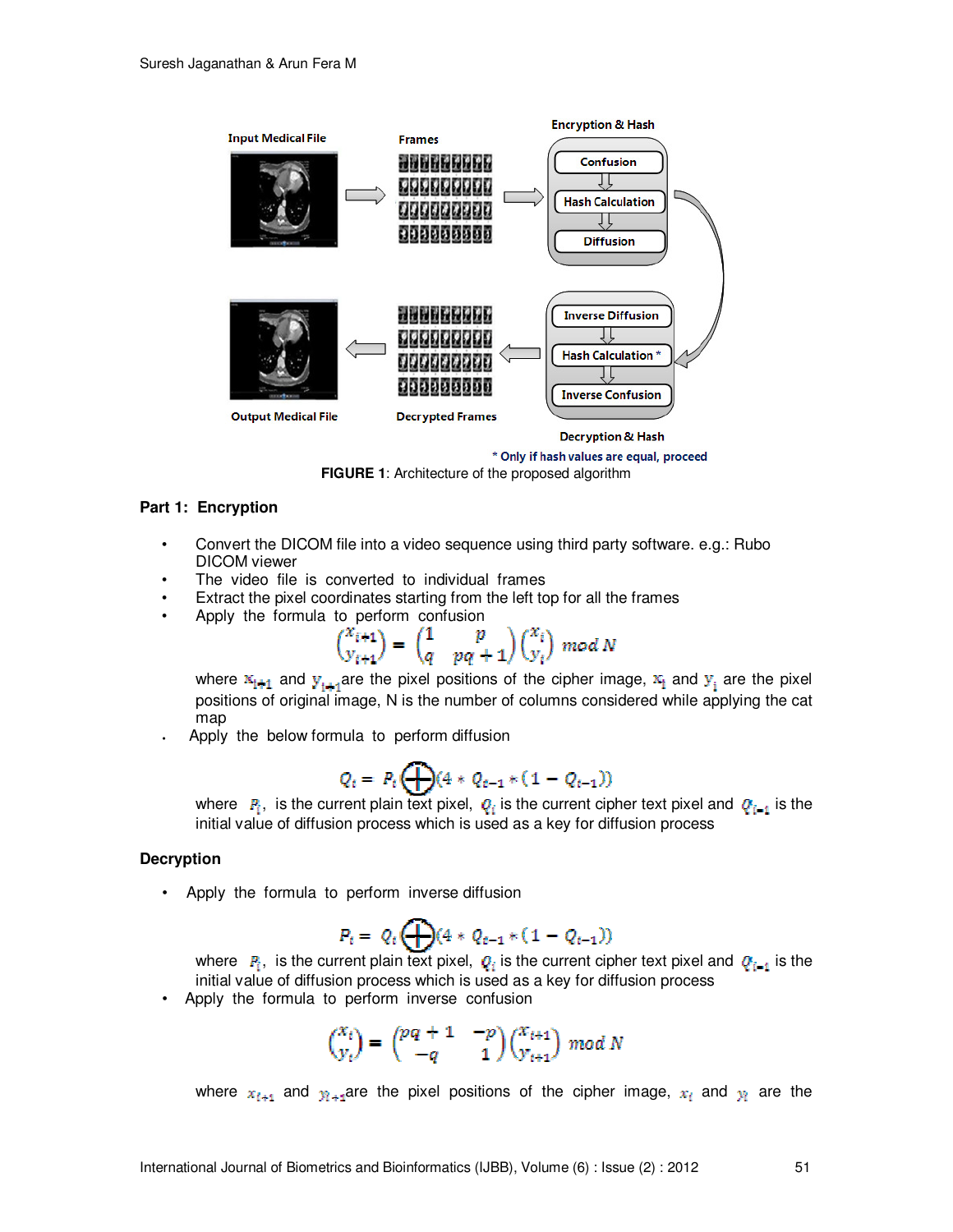pixelpositions of original image, N is the number of columns considered while applying the cat map

- From the pixel values, construct the frames
- Convert the individual frames to a video file

#### **Part 2: Hash algorithm**

- The output of confusion process is applied to hash algorithm because calculating hash after diffusion will lead to collision due to the property of diffusion function.
- For each individual images of the DICOM file:
	- i) Calculate SHA-512 for the image which produces a128 byte message digest
	- ii) Divide 128 bytes into eight 16 bytes

iii) Calculate XOR for the nearest pairs so that four outputs are obtained

iv) For each of those four outputs, apply the logistic map as in equation 4, four times with the key parameter as the values obtained from the previous step

$$
X_{n+1} = Y_{n+1} (1 - X_n)
$$
 (4)

where  $y_{n+1}$  is the current plain text pixel,  $x_n$  is the previous hash value and  $x_{n+1}$  is the current hash value. After iterating through all pixels the lastly obtained hash value is provided to next step

v) Concatenate the results from the previous step

vi) Apply MD5 for the obtained value which is the final hash value of the image containing 32 digit hexadecimal numbers.

# **7**. **EXPERIMENTAL RESULTS**

The proposed improved chaotic cat map algorithm is applied to various DICOM format image archives and tests are conducted. The results are verified with PSNR values for QoS and with key for security.

Peak Signal to Noise Ratio (PSNR) is used as a quality parameter for reconstruction of compression images or videos. Here signal is in the original data and the noise is in the compressed data. Calculating PSNR values by using equations 5 and 6 is used as estimation to human awareness for reconstructing quality of compressed data or encrypted data. Two steps are involved in calculating PSNR values.

#### *PSNR Calculation:*

Step 1: Calculate Mean Square Error [MSE]

$$
d(f(x, y), f'(x, y)) = ||(f(x, y) - f'(x, y)||^2
$$
  
= 
$$
\frac{1}{mn} \sum_{i=0}^{m-1} \sum_{j}^{n-1} \Big( (f(i, j) - f(i, j)^2) \Big),
$$
 (5)

where  $f(x, y)$  and  $f(x, y)$  original and reconstructed images respectively, *m* and *n* are image size.

Step 2:

$$
PSNR = 10\log_{10} \frac{1}{MSE}
$$
 (6)

Figure 2 shows the test DICOM file (FEROVIX) used in this paper for evaluating the proposed algorithm.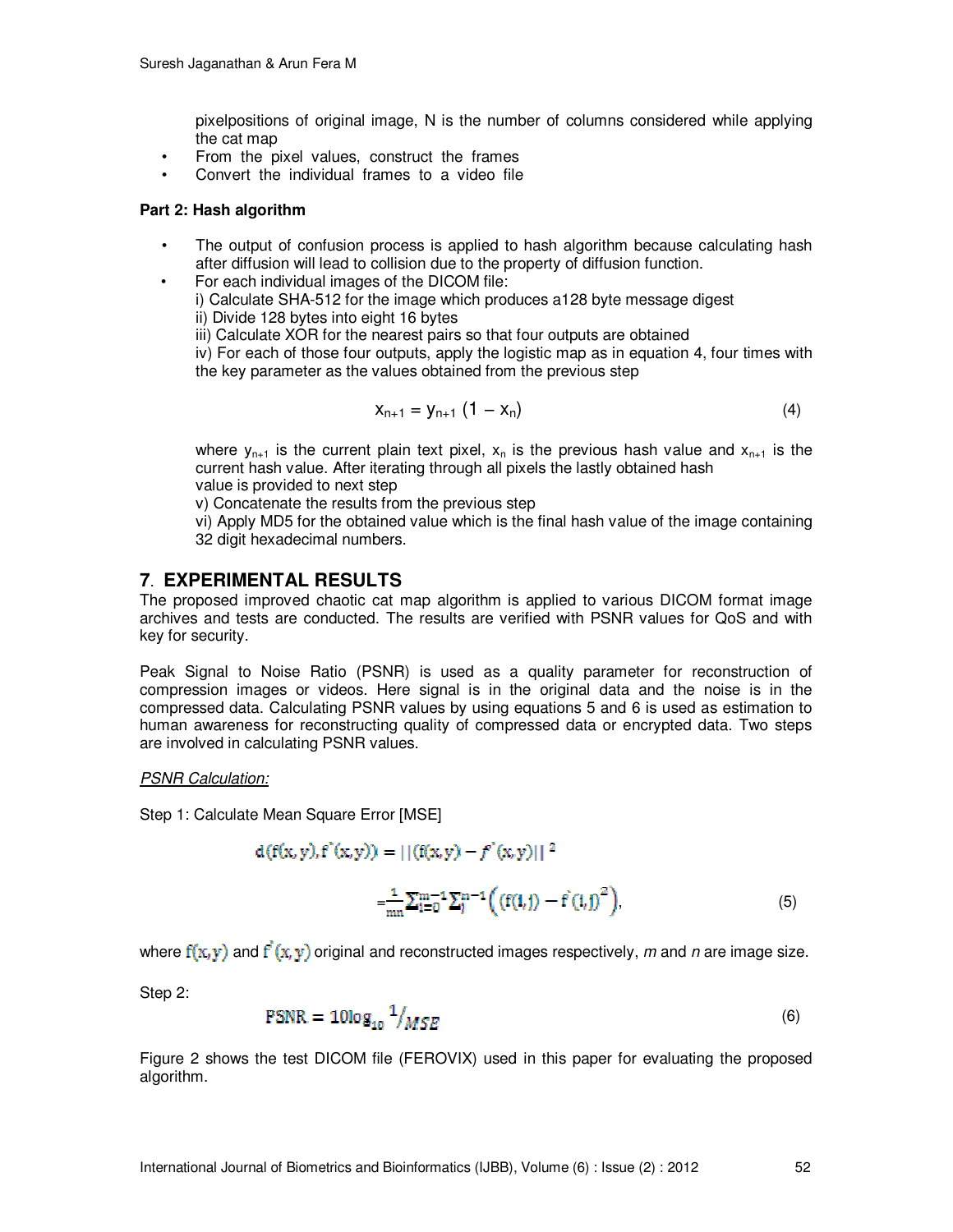

**FIGURE** 2**:** Sample Test Sequence

Sample test images are taken from a DICOM file which contain details of *Ferovix* CT scan images e.g. Lungs. These test images (shown in Column 1 of Figure 3) are encrypted using Arnold Chaotic Cat Map and its results are shown in Figure 3. When the images are encrypted using Arnold Chaotic Cat Map, the pixels are rearranged. Hence a shuffled image is obtained as input (shown in Column 2 of Figure 3).Images are encrypted using the key (1,1). If the key value is changed, the original is not obtained which is shown in Column 3 of Figure 3.



**FIGURE 3:** Applying Chaotic Cat Map

As stated earlier, applying Chaotic Cat Map only is not enough for security and is vulnerable to crypt-analysis. Hence the diffusion is applied with confusion, which makes the crypt-analysis harder, hence improved security. Figure 4 shows the image sequences after applying confusion (Column 2 of Figure 4) and diffusion (Column 3 of Figure 4).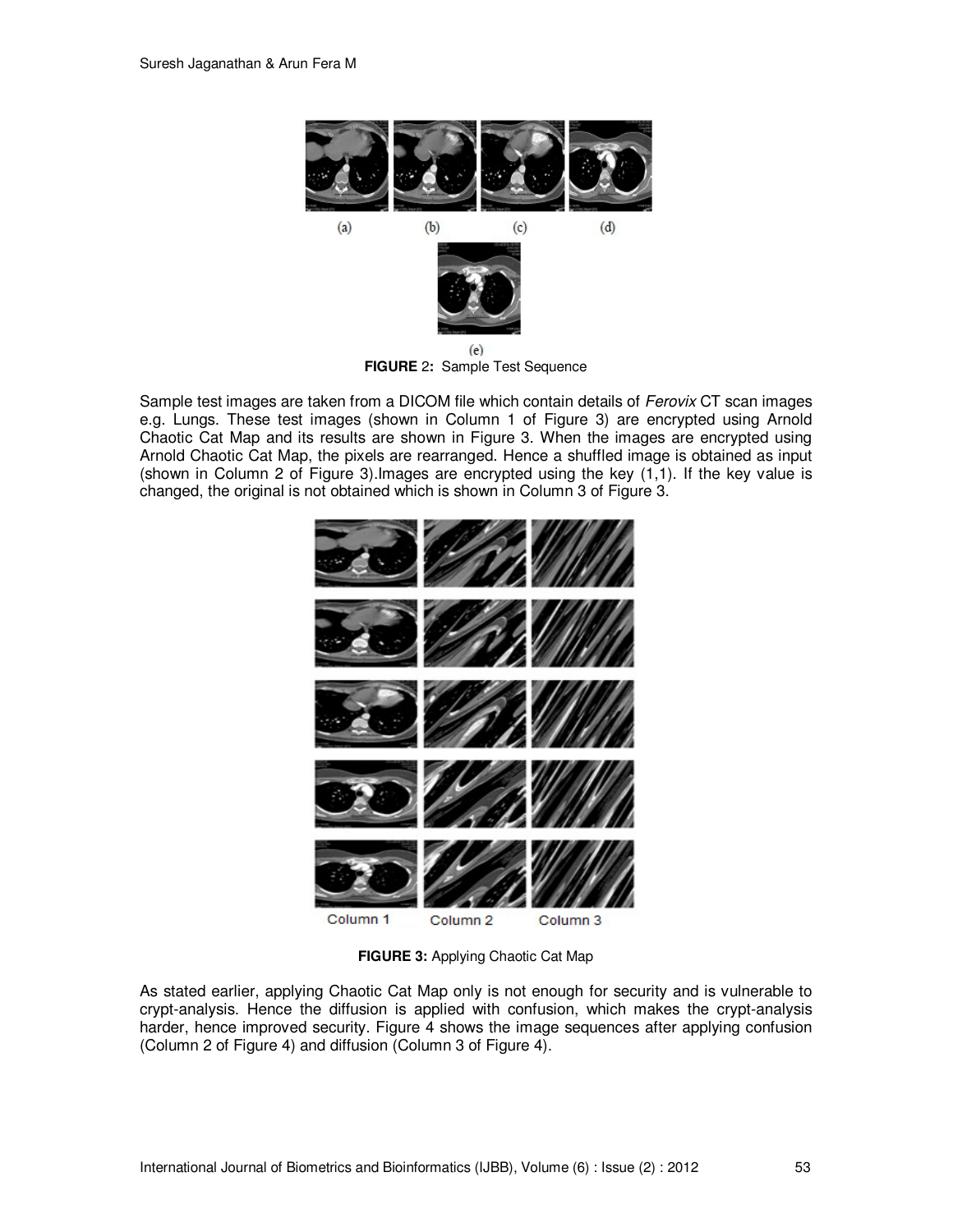

**FIGURE 4:** After applying proposed algorithm [Confusion and Diffusion]

Tested DICOM image sequences are encrypted with the available chaotic cat map algorithm and also with the proposed algorithm i.e. applying both confusion and diffusion. Table 1 shows the PSNR values obtained to check the viewable quality of DICOM images after decryption for confusion and after applying the proposed algorithm i.e. both confusion and diffusion. When confusion is applied to the image, the pixels values are rearranged when applying inverse operation, some pixels are not rearranged properly hence, there is a decrease in PSNR value (shown in blue color (bottom) in Figure 5), when applying only diffusion the pixels value are changed and there is no rearrange of pixels and when doing inverse operation the original image is obtained, hence increase in PSNR value (shown in red (top) in Figure 5).

When applying the proposed algorithm i.e. combination of confusion and diffusion, the viewable quality of image after decryption comes in between two extremes (shown in green color (middle) in Figure 5), having quality viewable image reproduction.

| <b>Bit rate</b><br>[kb] | <b>Confusion</b> | <b>Diffusion</b> | <b>Proposed</b><br>Algorithm |
|-------------------------|------------------|------------------|------------------------------|
|                         | [dB]             | [dB]             | [dB]                         |
| 350                     | 33.83            | 42.99            | 38.41                        |
| 360                     | 33.26            | 42.6             | 37.93                        |
| 380                     | 33.35            | 42.6             | 37.97                        |
| 390                     | 33.14            | 42.35            | 37.74                        |
| 400                     | 32.94            | 39.06            | 36                           |

**TABLE 1:** PSNR Comparison for various algorithms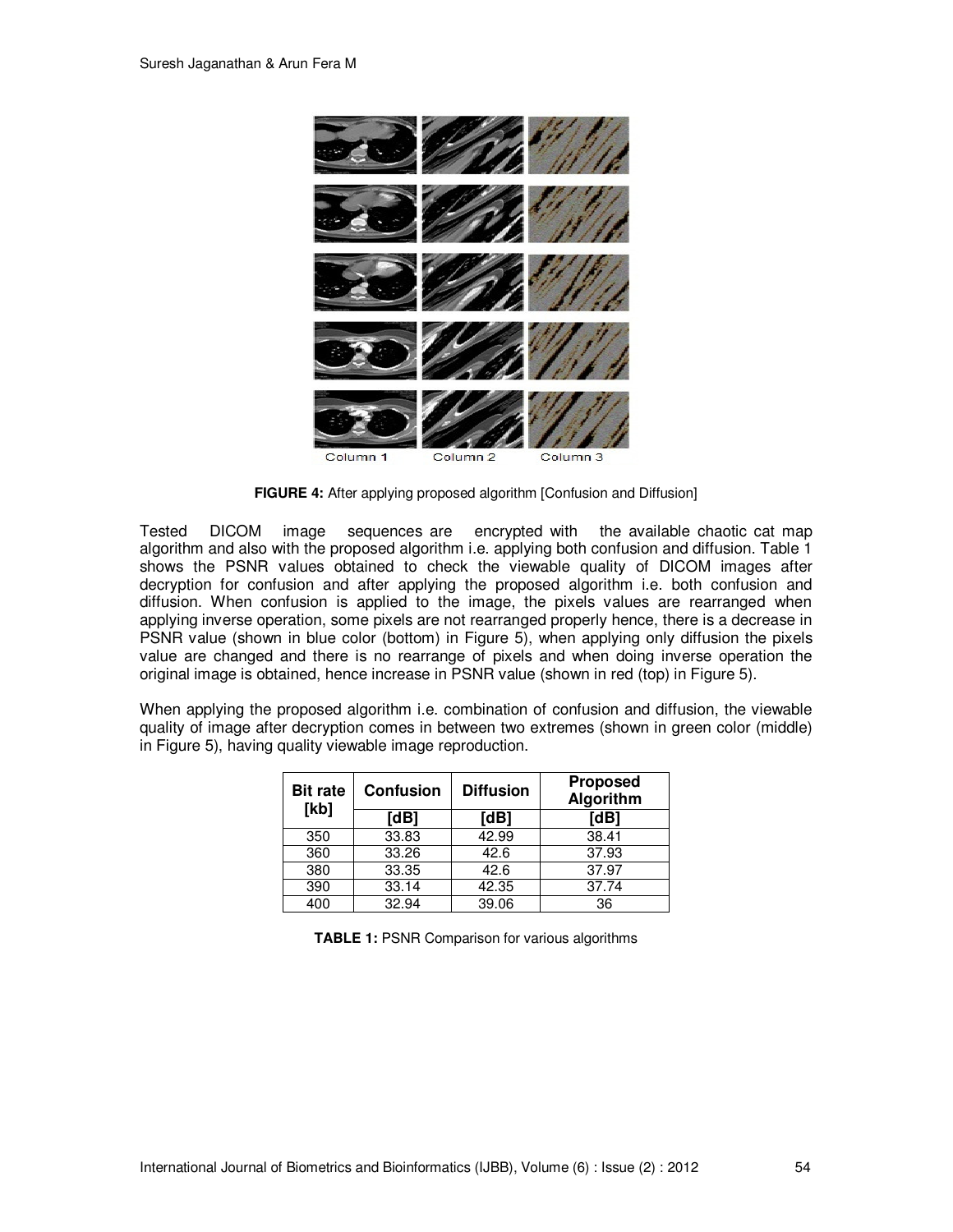

**FIGURE.5:** Graph showing PSNR values for various algorithms

The proposed hash algorithm is applied to various DICOM format image archives and tests are conducted. The results are verified by changing the bits in the image so that even a single bit change in the image leads to a different hash value. The results show that collision does not occur among different images and also the results have proved that.Research result shows that, because of the inherent characteristics of Chaos Maps and Hash function lead to the simplicity, high sensitivity to initial conditions and good performance of our algorithm.

Table 2 shows the message digests generated by the DICOM images taken under study and also after applying confusion.

| <b>Hash Value</b>                | <b>Hash Value</b>                |  |
|----------------------------------|----------------------------------|--|
| <b>DICOM</b> images              | After confusion                  |  |
| dbfba83ff1532c94d90d85dfe2de828b | 91bb4fefe246308a17d16e36efd9e587 |  |
| e665305217c723a3cf3802310eacf2ee | 0b81f3066191ead6b18337baec6f9741 |  |
| 3ad46f25268952bdfa17e6a1d1786df7 | 5802f25d5bece1e741cd12c363cecc50 |  |
| 1697cb8ba4c40858fd152414fc3daebd | 7d280caca60b370f0b182b268e62a377 |  |
| e2a64ec5b8a1db0401c026ef938e5e65 | 5b25d654e9beb5589a09f503b770c128 |  |

**TABLE 2:** Message digests for various images

Table 3 shows the message digest generated by the DICOM images taken under study along with the message digest generated if any random bit is changed in the image got after applying confusion.

| Hash value for                   | Hash value                       |  |
|----------------------------------|----------------------------------|--|
| <b>DICOM</b> images              | After one bit change             |  |
| dbfba83ff1532c94d90d85dfe2de828b | 2781b4fb71b0ebb7bcea1ef776c425c7 |  |
| e665305217c723a3cf3802310eacf2ee | b37e49729158afdd8d0e1539adc387a1 |  |
| 3ad46f25268952bdfa17e6a1d1786df7 | da52e005b51377ca7f3fae35f7dad744 |  |
| 1697cb8ba4c40858fd152414fc3daebd | c20931bf34df388fa71211b4149faa47 |  |
| e2a64ec5b8a1db0401c026ef938e5e65 | 159513702c1b5452ddcdc98fb8bd777b |  |

**TABLE 3:** Message digests for various images

The average rate of bits changed (P) is given by equation 7,

$$
P = (B/128)^*100
$$
 (7)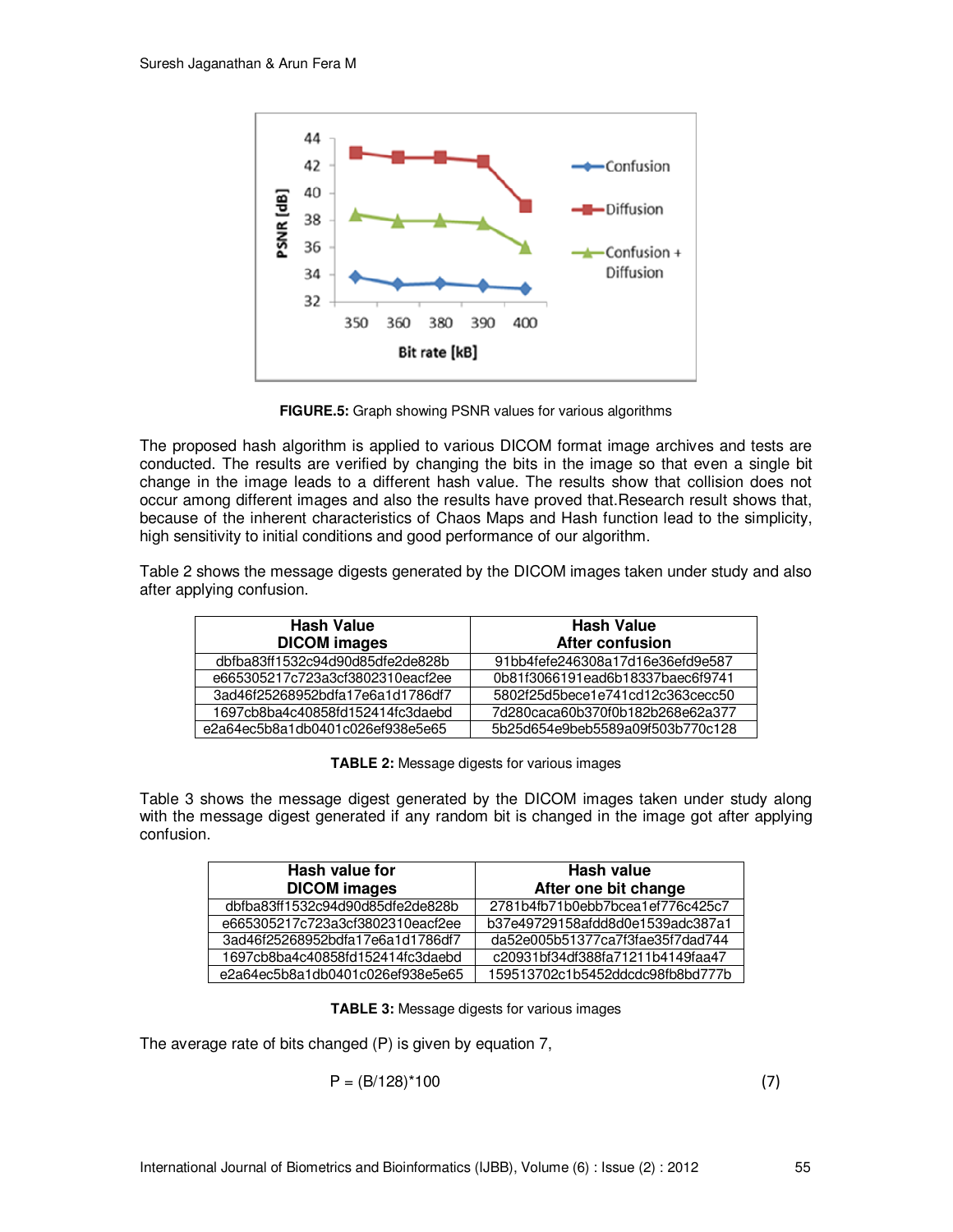where B is the average number of bits changed while a random bit gets changed due to some attack or modification by unauthorized person. Table 4 shows the individual values of P for the images that are taken in study. The average rate of bits changed (P) is 52.80 for all those images. Since the hash algorithm relies on each and every bit of the image, the resulting message digest is very hard to find and also to infer the plain text from the message digest.

| Input Image<br>in column 2<br>of FIGURE 3 | Number of bits changed<br>in resultant image out of<br>128 when random bits are<br>changed in input image | Rate of<br>change<br>of bits |
|-------------------------------------------|-----------------------------------------------------------------------------------------------------------|------------------------------|
| Image 1                                   | 68                                                                                                        | 53.12                        |
| Image 2                                   | 69                                                                                                        | 53.9                         |
| Image 3                                   | 65                                                                                                        | 50.78                        |
| Image 4                                   | 70                                                                                                        | 54.68                        |
| Image 5                                   | 66                                                                                                        | 51.56                        |

# **8. CONCLUSION**

In this paper we proposed a new algorithm for providing two fold securities for maintaining the confidentiality and integrity of patient's medical data. Confusion is provided by means of Arnold Cat Map and diffusion is provided by means of a strong diffusion function. By employing this algorithm, we found that this algorithm suits well for medical images and is tested for QoS with PNSR and security level with keys. Integrity is provided by means of combining traditional hash algorithms with logistic cat map. Future work entails in storing the DICOM medical archives in cloud environment due to their large size and maintaining the authenticity by means of providing certificates to authorized users.

## **9. REFERENCES**

- [1] Chia-Chi Teng, Jonathan Mitchell, Christopher Walker, Alex Swan, Cesar Davila, David Howard, Travis Needham (2010), "A Medical Image Archive Solution in the Cloud". IEEE, 10.1109/ICSESS.2010.555234 3, pp 431-434
- [2] Suresh Jaganathan, M B Geetha Manjusha, 2011, "dFuse: An Optimized Compression Algorithm for DICOM-format image archive", International Journal of Biometrics and Bioinformatics (IJBB), Volume (5) ,Issue (2) , 42-52, ISNN: 1985-2347
- [3] Zhiliang Zhu, KeZhai, Beilei Wang, Hongjuan Liu, Huiyan Jiang (2009) "Research on Chaos-based Message Digest Method for Medical Images". IEEE, 1109/CISP.2009.5301139, pp 1-510
- [4] LjupEoKocarev, GoceJakimoski, Toni Stojanovski, Ulrich Parlit (1998), "From chaotic maps to encryption schemes", Circuits and Sys tems, 1998. ISCAS 98. Proceedings of the 1998 IEEE International Symposium. 10.1109/ISCAS.1998.698968, vol.4, pp 514 – 517.
- [5] YUAN-BIAO ZHANG, "Chaos based cryptography. An alternative to algebraic cryptography".2008.
- [6] Yaobin Mao and Guanrong Chen (2005), "Chaos-Based image encryption". www.open-image.org/725publication/journal/CBIE.pdf
- [7] Guanrong Chen, Yaobin Mao b, Charles K. Chui (2003) "A symmetric image encryption scheme based on 3D chaotic cat maps". Science Direct, doi:10.1016 / j.chaos.2003.12.022.